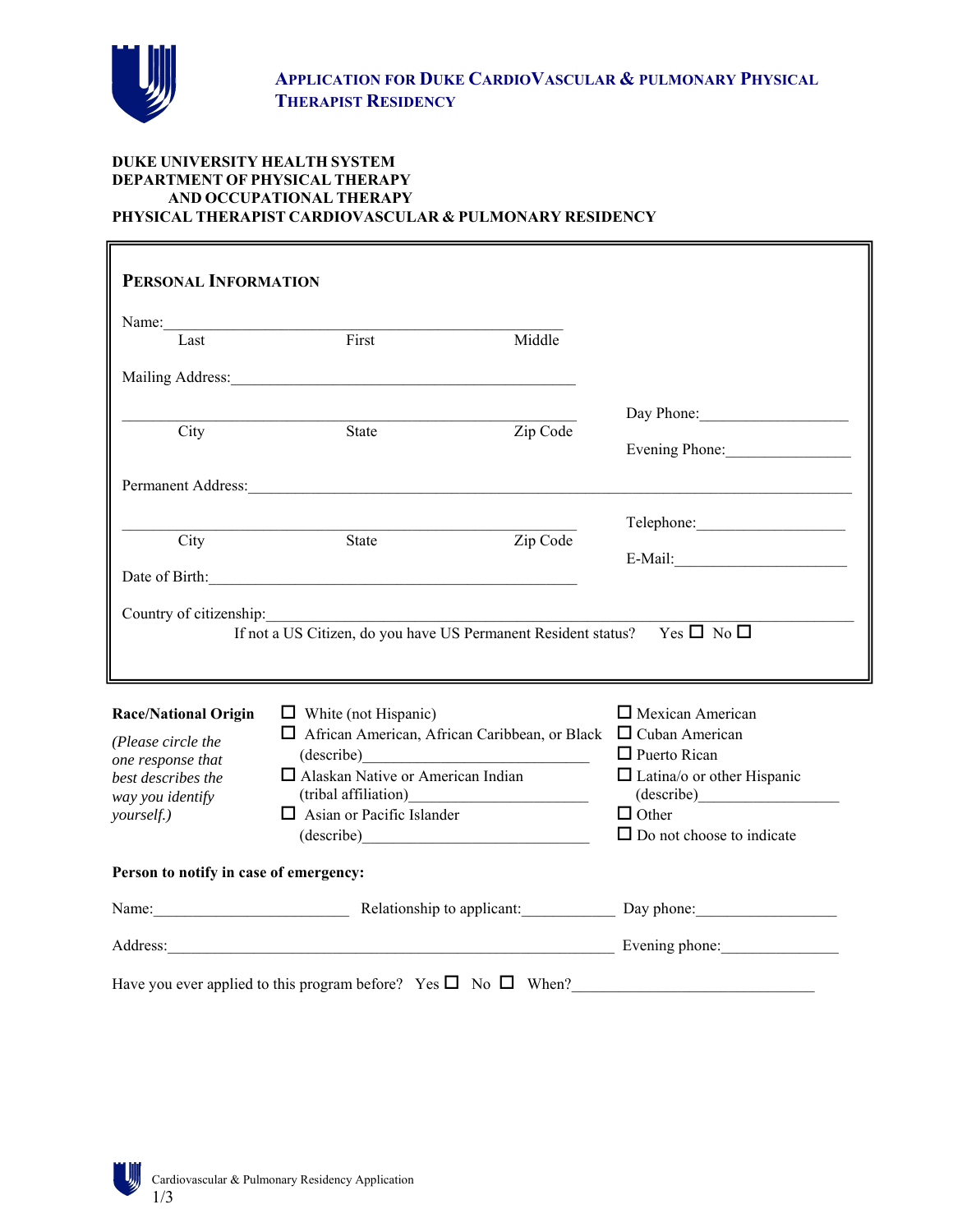# **ACADEMIC BACKGROUND:**

List all colleges and universities attended. Enclose official transcript from Physical Therapy Program.

| <b>Institution</b>                                                                                                                                                                                                                                                                                                                                             | City/State | From/To<br>$Mo/Yr/$ - $Mo/Yr$                                                                                        | <b>Major</b> | <b>Credits</b><br><b>Earned</b> | <b>Degree</b><br><b>Date</b> | <b>GPA</b> |
|----------------------------------------------------------------------------------------------------------------------------------------------------------------------------------------------------------------------------------------------------------------------------------------------------------------------------------------------------------------|------------|----------------------------------------------------------------------------------------------------------------------|--------------|---------------------------------|------------------------------|------------|
|                                                                                                                                                                                                                                                                                                                                                                |            | <u> 1999 - Jacques Alexandro (Jacques Alexandro III) establecente a la contrada de la contrada de la contrada de</u> |              |                                 |                              |            |
|                                                                                                                                                                                                                                                                                                                                                                |            | <u> 1990 - John Alexander (d. 1980)</u>                                                                              |              |                                 |                              |            |
| Have you ever been placed on probation or dismissed from a college or university. Yes $\Box$ No $\Box$ If so, describe<br>details <u>and a series of the series of the series of the series of the series of the series of the series of the series of the series of the series of the series of the series of the series of the series of the series of t</u> |            |                                                                                                                      |              |                                 |                              |            |
| Does your academic record accurately reflect your capabilities? Yes $\square$ No $\square$<br>In this area, describe why or why it does not.                                                                                                                                                                                                                   |            |                                                                                                                      |              |                                 |                              |            |
|                                                                                                                                                                                                                                                                                                                                                                |            |                                                                                                                      |              |                                 |                              |            |
|                                                                                                                                                                                                                                                                                                                                                                |            |                                                                                                                      |              |                                 |                              |            |
|                                                                                                                                                                                                                                                                                                                                                                |            |                                                                                                                      |              |                                 |                              |            |
|                                                                                                                                                                                                                                                                                                                                                                |            |                                                                                                                      |              |                                 |                              |            |
| Have you been certified in any health profession(s)? Yes $\square$ No $\square$                                                                                                                                                                                                                                                                                |            |                                                                                                                      |              | If yes, please indicate:        |                              |            |
| Profession                                                                                                                                                                                                                                                                                                                                                     |            | <u> 1989 - Jan James James James James James James James James James James James James James James James James J</u> |              | Date                            |                              |            |
| Profession <u>and the contract of the contract of the contract of the contract of the contract of the contract of the contract of the contract of the contract of the contract of the contract of the contract of the contract o</u>                                                                                                                           |            |                                                                                                                      |              |                                 |                              |            |
| List other fellowships or residencies to which you are applying this year.                                                                                                                                                                                                                                                                                     |            |                                                                                                                      |              |                                 |                              |            |

 $\mathcal{L}_\text{max}$ 

 $\frac{1}{2}$  ,  $\frac{1}{2}$  ,  $\frac{1}{2}$  ,  $\frac{1}{2}$  ,  $\frac{1}{2}$  ,  $\frac{1}{2}$  ,  $\frac{1}{2}$  ,  $\frac{1}{2}$  ,  $\frac{1}{2}$  ,  $\frac{1}{2}$  ,  $\frac{1}{2}$  ,  $\frac{1}{2}$  ,  $\frac{1}{2}$  ,  $\frac{1}{2}$  ,  $\frac{1}{2}$  ,  $\frac{1}{2}$  ,  $\frac{1}{2}$  ,  $\frac{1}{2}$  ,  $\frac{1$ 

## **WORK/VOLUNTEER EXPERIENCE**

Please attach copy of resume.